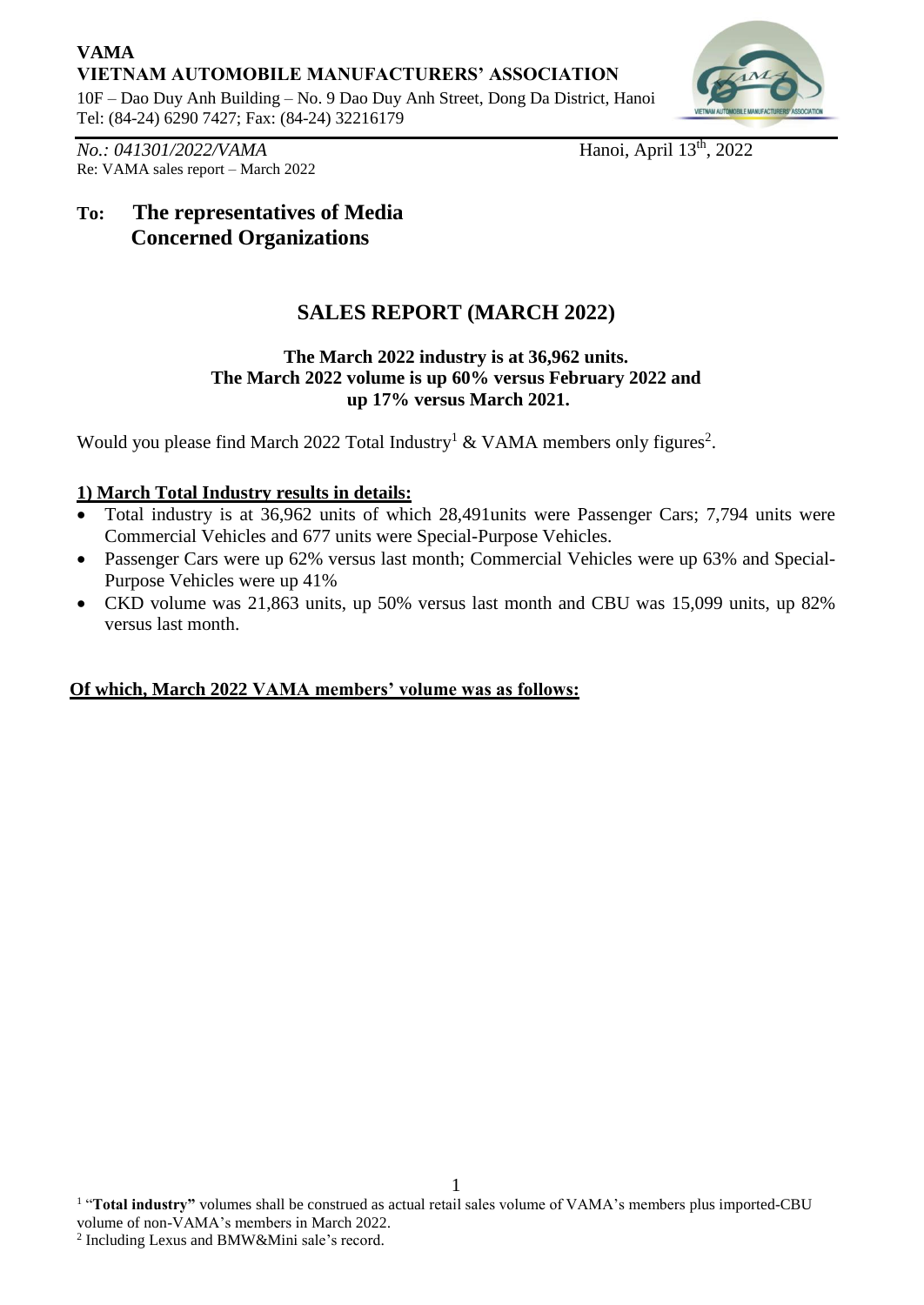|                |                                                                |                          | Sales - March 2022       |                          |                          |                          | <b>Sales - YTM 2022</b>  |                          |                          |
|----------------|----------------------------------------------------------------|--------------------------|--------------------------|--------------------------|--------------------------|--------------------------|--------------------------|--------------------------|--------------------------|
| N <sub>0</sub> | <b>Vehicle Type</b>                                            | <b>North</b>             | Central South            |                          | <b>Total</b>             | <b>North</b>             | Central South            |                          | <b>Total</b>             |
| I              | Passenger cars (PC)                                            |                          |                          |                          |                          |                          |                          |                          |                          |
| 1              | <b>Sedans</b>                                                  | 4,553                    | 1,612                    | 3,042                    | 9,207                    | 11,476                   | 4,360                    | 7,996                    | 23,832                   |
| $\overline{c}$ | Sport utility vehicles (SUV)                                   | 3,828                    | 1,452                    | 3,218                    | 8,498                    | 9,513                    | 3,695                    | 7,779                    | 20,987                   |
| $\overline{3}$ | <b>Cross-over cars</b>                                         | 1,923                    | 394                      | 881                      | 3,198                    | 5,211                    | 1,326                    | 2,734                    | 9,271                    |
|                |                                                                |                          |                          |                          |                          |                          |                          |                          |                          |
| $\overline{4}$ | Multi-purpose vehicles (MPV)                                   | 1,343                    | 510                      | 2,300                    | 4,153                    | 2,606                    | 990                      | 5,043                    | 8,639                    |
| 5              | Convertible cars                                               |                          |                          |                          |                          |                          | $\blacksquare$           | $\blacksquare$           |                          |
| 6              | Hatchback                                                      | 491                      | 42                       | 190                      | 723                      | 1,179                    | 117                      | 430                      | 1,726                    |
| $\overline{7}$ | Others (please specify)                                        | $\blacksquare$           |                          |                          | $\blacksquare$           |                          | ä,                       | $\blacksquare$           |                          |
| 8              | Mercedes-Benz's PC subtotal                                    |                          | $\ddot{\phantom{0}}$     |                          | ä,                       |                          |                          |                          |                          |
| 9              | Lexus's PC subtotal                                            | 63                       |                          | 57                       | 120                      | 211                      | $\blacksquare$           | 183                      | 394                      |
|                |                                                                |                          |                          |                          |                          |                          |                          |                          |                          |
| 10             | <b>Thaco Premium subtotal</b>                                  | 50                       | 9                        | 61                       | 120                      | 189                      | 27                       | 208                      | 424                      |
| 11             | Thaco Peugeot's PC subtotal                                    | 488                      | 204                      | 429                      | 1,121                    | 1,432                    | 582                      | 1,170                    | 3,184                    |
|                | <b>Subtotal</b>                                                | 12,739                   | 4,223                    | 10,178                   | 27,140                   | 31,817                   | 11,097                   | 25,543                   | 68,457                   |
|                | In percentage $(\% )$                                          | 46.94%                   | 15.56%                   | 37.50%                   | 100.00%                  | 46.48%                   | 16.21%                   |                          | 37.31% 100.00%           |
| $\mathbf{I}$   | <b>Commercial vehicles (CV)</b>                                |                          |                          |                          |                          |                          |                          |                          |                          |
|                | <b>Trucks</b>                                                  |                          |                          |                          |                          |                          |                          |                          |                          |
|                |                                                                |                          | 341                      |                          |                          |                          |                          |                          |                          |
| 11             | Pick-ups                                                       | 602                      |                          | 599                      | 1,542                    | 1,664                    | 981                      | 1,294                    | 3,939                    |
| 12             | <b>Vans</b>                                                    | 124                      | $\mathfrak{z}$           | 149                      | 276                      | 190                      | 6                        | 189                      | 385                      |
| 13             | Small trucks $(G.V.M \le 5,000$ Kg)                            | 1,191                    | 106                      | 1,058                    | 2,355                    | 2,624                    | 295                      | 2,074                    | 4,993                    |
| 14             | Light trucks (5,000 Kg < G.V.M ≤ 10,000 Kg)                    | 473                      | 160                      | 526                      | 1,159                    | 1,068                    | 365                      | 1,338                    | 2,771                    |
| 15             | Medium trucks (10,000 Kg < G.V.M $\leq$ 24,000 Kg)             | 25                       | $\ddot{\phantom{0}}$     | $\overline{\phantom{a}}$ | 25                       | 70                       | 6                        | $\blacksquare$           | 76                       |
| 16             | $(24,000 \text{ kg} <$ G.V.M < 45,000 Kg)<br>Heavy-duty trucks | $\blacksquare$           | $\bullet$                | $\bullet$                | ٠                        | $\bullet$                | $\blacksquare$           | $\bullet$                |                          |
|                |                                                                |                          |                          |                          |                          |                          |                          |                          |                          |
| 17             | $(C.V.M \ge 45,000 Kg)$<br>Super heavy trucks                  |                          |                          |                          |                          |                          |                          |                          |                          |
| 18             | <b>Other Trucks</b>                                            | 500                      | 126                      | 1,055                    | 1,681                    | 1,063                    | 261                      | 2,222                    | 3,546                    |
| 19             | <b>Tractor trucks</b>                                          | $\blacksquare$           | $\bullet$                | $\blacksquare$           | $\blacksquare$           | $\blacksquare$           | $\blacksquare$           | $\bullet$                | $\bullet$                |
| $20\,$         | Mercedes-Benz's CV (FUSO) subtotal                             |                          |                          |                          |                          |                          |                          |                          |                          |
|                | <b>Subtotal</b>                                                | 2,915                    | 736                      | 3.387                    | 7,038                    | 6,679                    | 1.914                    | 7,117                    | 15,710                   |
|                | In percentage (%)                                              | 41.42%                   | 10.46%                   | 48.12%                   | 100.00%                  | 42.51%                   | 12.18%                   |                          | 45.30% 100.00%           |
|                |                                                                |                          |                          |                          |                          |                          |                          |                          |                          |
|                | <b>Buses</b>                                                   |                          |                          |                          |                          |                          |                          |                          |                          |
| 21             | Minibuses $[(10-16)$ seats]                                    | $35\,$                   | $14$                     | 136                      | $185\,$                  | 93                       | 66                       | 210                      | 369                      |
| 22             | Medium buses / Coaches<br>$[(17-30) \text{ seats}]$            |                          |                          | $\boldsymbol{2}$         | $\boldsymbol{2}$         | 10                       |                          | $\boldsymbol{2}$         | 12                       |
| 23             | Large buses / Coaches<br>$[(31-55) \text{ seats}]$             | 18                       | 1                        | 13                       | 32                       | 36                       | $\mathfrak{z}$           | 36                       | 75                       |
| 24             | <b>Sleeping buses</b>                                          |                          |                          |                          | $\blacksquare$           |                          |                          |                          |                          |
| 25             | City buses of all lengths                                      | $\blacksquare$           | $\ddot{\phantom{0}}$     | $\overline{\phantom{a}}$ | ٠                        | $\overline{7}$           | $\blacksquare$           | $\blacksquare$           | 7                        |
|                |                                                                |                          |                          |                          |                          |                          |                          |                          |                          |
| $26\,$         | Bus rapid transit (BRT)                                        | $\blacksquare$           | $\ddot{\phantom{0}}$     | $\blacksquare$           | $\blacksquare$           |                          | $\overline{\phantom{a}}$ | $\bullet$                |                          |
| 27             | Bus chassises (incompletely-built vehicles)                    |                          |                          |                          |                          |                          | $\mathbf{r}$             | $\boldsymbol{l}$         | 1                        |
|                | <b>Subtotal</b>                                                | 53                       | 15 <sup>2</sup>          | 151                      | 219                      | 146                      | 69                       | 248                      | 463                      |
|                | In percentage $(\% )$                                          | 24.20%                   | 6.85%                    |                          | 68.95% 100.00%           | 31.53%                   | 14.90%                   |                          | 53.56% 100.00%           |
| $\mathbf{m}$   | <b>Special-Purpose Vehicles</b>                                |                          |                          |                          |                          |                          |                          |                          |                          |
| 28             | Dump trucks                                                    | 178                      | 85                       | 358                      | 621                      | $328\,$                  | 163                      | 660                      | 1,151                    |
|                |                                                                |                          |                          |                          |                          |                          |                          |                          |                          |
| $29\,$         | Concrete mixer trucks                                          | $\blacksquare$           | $\blacksquare$           | ä,                       | ä,                       | ×,                       | $\overline{a}$           | $\overline{\phantom{a}}$ | $\blacksquare$           |
| $30\,$         | <b>Tanker trucks</b>                                           | $\blacksquare$           | $\bullet$                | $\bullet$                | $\blacksquare$           | $\bullet$                | $\blacksquare$           | $\bullet$                |                          |
| 31             | Refrigerator trucks                                            | $\blacksquare$           | $\overline{\phantom{a}}$ | $\blacksquare$           | $\blacksquare$           | ٠                        | $\blacksquare$           | $\bullet$                | $\blacksquare$           |
| $32\,$         | Ambumlance                                                     | $\bullet$                | $\bullet$                | ٠                        | $\blacksquare$           | ٠                        | $\blacksquare$           | $\blacksquare$           | $\blacksquare$           |
| 33             | Fire-fighting trucks                                           | $\blacksquare$           |                          | $\blacksquare$           | $\blacksquare$           | $\blacksquare$           | $\blacksquare$           | $\bullet$                | $\blacksquare$           |
| $34\,$         | Garbages                                                       | $\overline{\phantom{a}}$ | $\overline{\phantom{a}}$ | $\boldsymbol{2}$         | $\boldsymbol{2}$         | ÷,                       | $\blacksquare$           | $10\,$                   | 10                       |
|                |                                                                |                          |                          |                          |                          |                          |                          |                          |                          |
| $35\,$         | Hydraulic crane truck                                          | $\blacksquare$           | $\bullet$                | ٠                        | $\blacksquare$           | ٠                        | $\blacksquare$           |                          |                          |
| $36\,$         | Sprinklers (road cleaning trucks)                              | $\blacksquare$           |                          | $\overline{\phantom{a}}$ | $\blacksquare$           | ÷.                       | $\blacksquare$           | $\boldsymbol{l}$         | $\boldsymbol{l}$         |
| $37\,$         | Crane trucks                                                   | $\blacksquare$           | $\bullet$                | $\blacksquare$           | $\blacksquare$           | $\blacksquare$           | $\blacksquare$           | $\blacksquare$           |                          |
| $38\,$         | X-Ray medical vehicles                                         | $\blacksquare$           | $\ddot{\phantom{0}}$     | ٠                        | $\blacksquare$           | ٠                        | $\blacksquare$           | $\bullet$                | $\bullet$                |
| $39\,$         | Truck-mounted concrtet pumps                                   | $\blacksquare$           | $\ddot{\phantom{0}}$     | $\overline{\phantom{a}}$ | $\blacksquare$           | ٠                        | $\blacksquare$           | $\blacksquare$           | $\epsilon$               |
| $40\,$         | Car transport (carrying) truck                                 | $\blacksquare$           |                          | $\overline{\phantom{a}}$ | $\blacksquare$           | $\blacksquare$           | $\blacksquare$           | $\boldsymbol{l}$         | $\boldsymbol{l}$         |
|                |                                                                |                          |                          |                          |                          |                          |                          |                          |                          |
| 41             | Hooklift                                                       | $\blacksquare$           |                          |                          | ä,                       | ٠                        | $\boldsymbol{2}$         |                          | $\boldsymbol{2}$         |
| $42\,$         | Prisoner transport truck                                       | $\blacksquare$           | $\bullet$                | $\blacksquare$           | ٠                        | ٠                        | $\overline{a}$           | $\blacksquare$           | $\overline{\phantom{a}}$ |
| 43             | Mobile Sewer Jetting Machine (SPV)                             | $\blacksquare$           |                          | $\blacksquare$           | $\blacksquare$           | $\blacksquare$           | $\blacksquare$           | $\blacksquare$           | $\blacksquare$           |
| $44\,$         | Sewage suction truck (SPV)                                     | $\blacksquare$           | $\bullet$                | $\boldsymbol{l}$         | 1                        | ٠                        | $\blacksquare$           | $\boldsymbol{2}$         | $\boldsymbol{2}$         |
| $45\,$         | Vaccum tank truck (SPV)                                        | $\blacksquare$           |                          |                          | $\overline{\phantom{a}}$ | ٠                        | $\blacksquare$           | $\overline{\phantom{a}}$ |                          |
|                |                                                                |                          |                          |                          |                          |                          |                          |                          |                          |
| $46\,$         | <b>Aerial Platform Truck(SPV)</b>                              | $\blacksquare$           |                          | $\overline{\phantom{a}}$ | ٠                        |                          | $\overline{\phantom{a}}$ |                          |                          |
| 47             | Stage truck (SPV)                                              | $\blacksquare$           | $\bullet$                | ٠                        | ٠                        | $\overline{\phantom{a}}$ | $\blacksquare$           | $\overline{\phantom{a}}$ | $\bullet$                |
| $48\,$         | Xe chỉ huy chữa cháy (SPV)                                     | $\blacksquare$           | $\bullet$                | $\blacksquare$           | $\blacksquare$           | $\blacksquare$           | $\blacksquare$           | $\bullet$                | $\bullet$                |
| 49             | Xe hiến máu lưu động (SPV)                                     | $\blacksquare$           | $\blacksquare$           | $\blacksquare$           | $\blacksquare$           | ٠                        | $\blacksquare$           | $\epsilon$               | $\blacksquare$           |
|                | <b>Subtotal</b>                                                | 178                      | 85                       | 361                      | 624                      | 328                      | 165                      | 674                      | 1,167                    |
|                | In percentage $(\% )$                                          | 28.53%                   | 13.62%                   | 57.85%                   | 100.00%                  | 28.11%                   | 14.14%                   |                          | 57.75% 100.00%           |
|                |                                                                |                          |                          |                          |                          |                          |                          |                          |                          |
|                | <b>Grand-total</b>                                             | 15885                    | 5059                     | 14077                    | 35021                    | 38970                    | 13245                    | 33582                    | 85797                    |
|                | In percentage $(\% )$                                          | 45.36%                   | 14.45%                   | 40.20%                   | 100.00%                  | 45.42%                   | 15.44%                   |                          | 39.14% 100.00%           |

<sup>1</sup> "Total industry" volumes shall be construed as actual retail sales volume of VAMA's members plus imported-CBU

volume of non-VAMA's members in March 2022.<br><sup>2</sup> Including Lexus and BMW&Mini sale's record.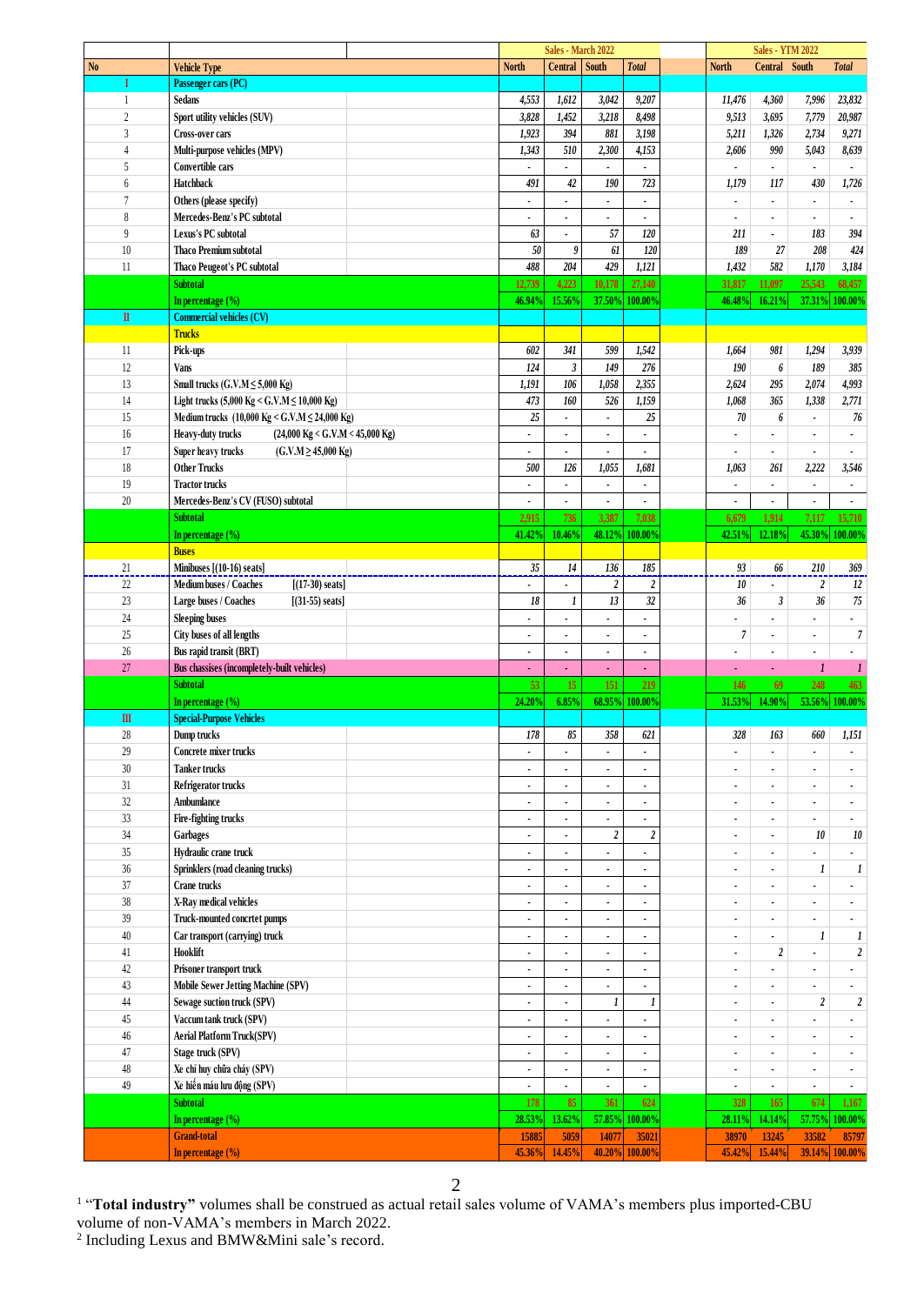### **VAMA volume compared to last month as follows:**

|                             | <b>Mar-22</b> | <b>Mar-21</b> | Feb-22 | <b>Difference</b><br>March-21 | <b>Difference</b><br>March-22 vs March-22 vs<br><b>February-22</b> |
|-----------------------------|---------------|---------------|--------|-------------------------------|--------------------------------------------------------------------|
| Total*                      | 35,021        | 29,329        | 21,100 | <b>19%</b>                    | 66%                                                                |
| 1. Passenger cars (PC)      | 27,140        | 20,382        | 16,807 | 33%                           | 61%                                                                |
| 2. Commercial vehicles (CV) | 7,257         | 8,529         | 3,889  | $-15%$                        | 87%                                                                |
| 2.1 Trucks                  | 7,038         | 8,325         | 3,741  | $-15%$                        | 88%                                                                |
| 2.2 Buses                   | 219           | 204           | 148    | 7%                            | 48%                                                                |
| 3. Special-purpose vehicles | 624           | 418           | 404    | 49%                           | 54%                                                                |
| Bus chassis (khung xe buyt) | $\mathbf{0}$  | 12            |        | $-100%$                       | #DIV/0!                                                            |

*\*: not including bus chassis*

## **VAMA only YTM March results:**

|                             | <b>YTM 2022</b> | <b>YTM 2021</b> | <b>Difference</b> |  |
|-----------------------------|-----------------|-----------------|-------------------|--|
| Total*                      | 85,797          | 66,484          | 29%               |  |
| 1. Passenger cars (PC)      | 68,457          | 49,429          | 38%               |  |
| 2. Commercial vehicles (CV  | 16,173          | 16,326          | $-1%$             |  |
| 2.1 Trucks                  | 15,710          | 15,753          | 0%                |  |
| 2.2 Buses                   | 463             | 573             | $-19%$            |  |
| 3. Special-purpose vehicles | 1,167           | 729             | 60%               |  |
| Bus chassis (khung xe buýt  |                 | 24              | $-96%$            |  |

*\*: not including bus chassis*

#### **2) Year-to-Month March Total Industry results in details:**

- Total Industry in FY March 2022 up 27% versus 2021.
- Passenger Car was up 39%; Commercial Vehicles was down 7% and Special-Purpose Vehicles was up 32% versus 2021.